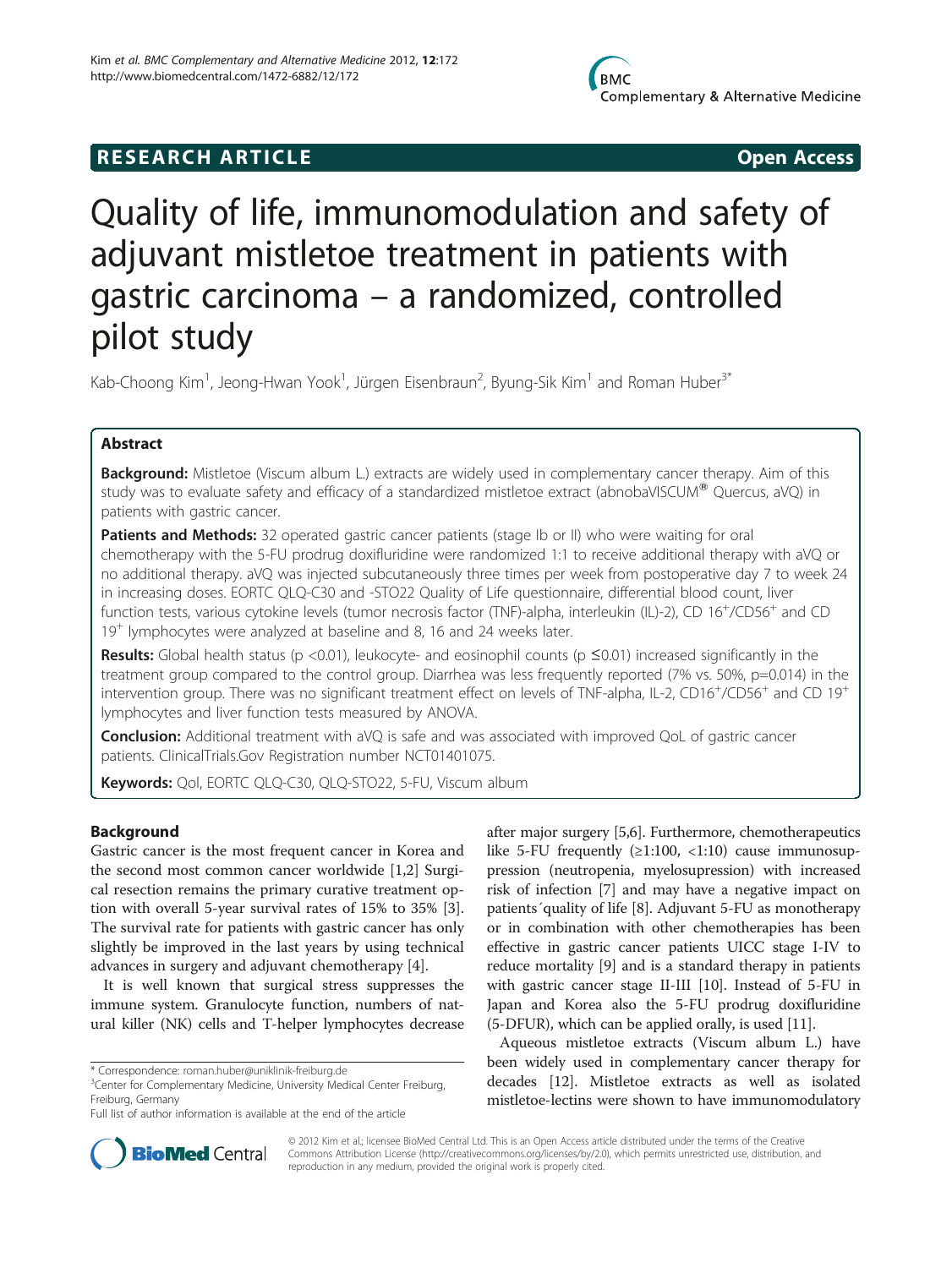properties by enhancing the secretion of cytokines and the number and activity of immunological effector cells like NK-cells [\[13,14\]](#page-6-0) and T-lymphocytes [[15](#page-6-0)]. NK-cell activity can predict the prognosis of patients with gastric cancer [[16](#page-6-0)] and NK-cells are reduced stage dependently in Korean gastric cancer patients [\[17\]](#page-6-0) but there are not many studies on this issue. NK-cells were, therefore, chosen as an immunological parameter in this trial. Low Interleukin (IL)-2 is regarded as disadvantageous for sufficient T-cell response [\[18\]](#page-6-0) and was, therefore, also included into the analysis.

Moreover, mistletoe extracts inhibited tumor cell proliferation and tumor growth in numerous in vitro studies and animal experiments [[19](#page-6-0)-[22\]](#page-6-0). The effects could be attributed to the specific components mistletoe lectin I– III. [\[22,23](#page-6-0)]. abnobaVISCUM<sup>®</sup> Q (aVQ) is one of the mistletoe preparations with the highest content of mistletoe lectins on the market [\[24](#page-6-0)].

It has been shown in clinical trials, especially with breast or colorectal cancer patients, that QoL improved under mistletoe therapy [\[12,25](#page-6-0)]. In operated patients with gastric cancer during chemotherapy, mistletoe treatment has not yet been investigated [\[25](#page-6-0)]. We, therefore, conducted a randomized clinical trial to investigate the effect on quality of life, immunomodulation and safety of adjuvant subcutaneous mistletoe treatment on patients with gastric cancer receiving chemotherapy after operation.

#### Methods

#### **Patients**

32 patients, sixteen each for the treatment group and for the control group, were recruited for this pilot trial from March 2006 to April 2008. Inclusion criteria were: postoperative gastric cancer (stage Ib or II) waiting for oral

chemotherapy with the orally applied 5-FU prodrug and intermediate metabolite of capecitabine doxifluridine (5-DFUR), aged between 19 and 70 years, Eastern Cooperative Oncology Group (ECOG) performance status 0 or 1, normal liver function and renal function. Exclusion criteria were: inability to answer the QoL scales, concomitant therapy with steroids or biological response modifiers, individual hypersensitivity to mistletoe preparations, pregnancy or lactating and participation in another clinical trial.

The protocol was approved by the Institutional Review Board of ASAN Medical Center (irbreview@amc.seoul. kr). Written informed consent was obtained from all patients. The flow of the study is shown in Figure 1.

#### Study design

The study was prospective, controlled and randomized, comparing two arms. Patients were allocated on the basis of unstratified block randomization (block size: 4) to the intervention group (aVQ) or no additional therapy (control group) according to a randomization list. Randomization was concealed, as allocation was generated by a computer program and not known before to the study personnel. Blinding with a placebo-injection in the control group was not possible because subcutaneous injections with mistletoe preparations result in local reactions at the injection site which deblind patients and the physician [[26\]](#page-6-0).

Primary outcome parameter was Quality of Life improvement during the 4 visits. aVQ was injected subcutaneously three times a week from postoperative day 7 to week 24 with increasing doses (8 injections 0.02 mg followed by 8 injections 0.2 mg, 8 injections 2mg and 8 injections 20mg and then continued with 20mg to the end of the study). This schedule corresponds to the recommended treatment schedule of the manufacturer.

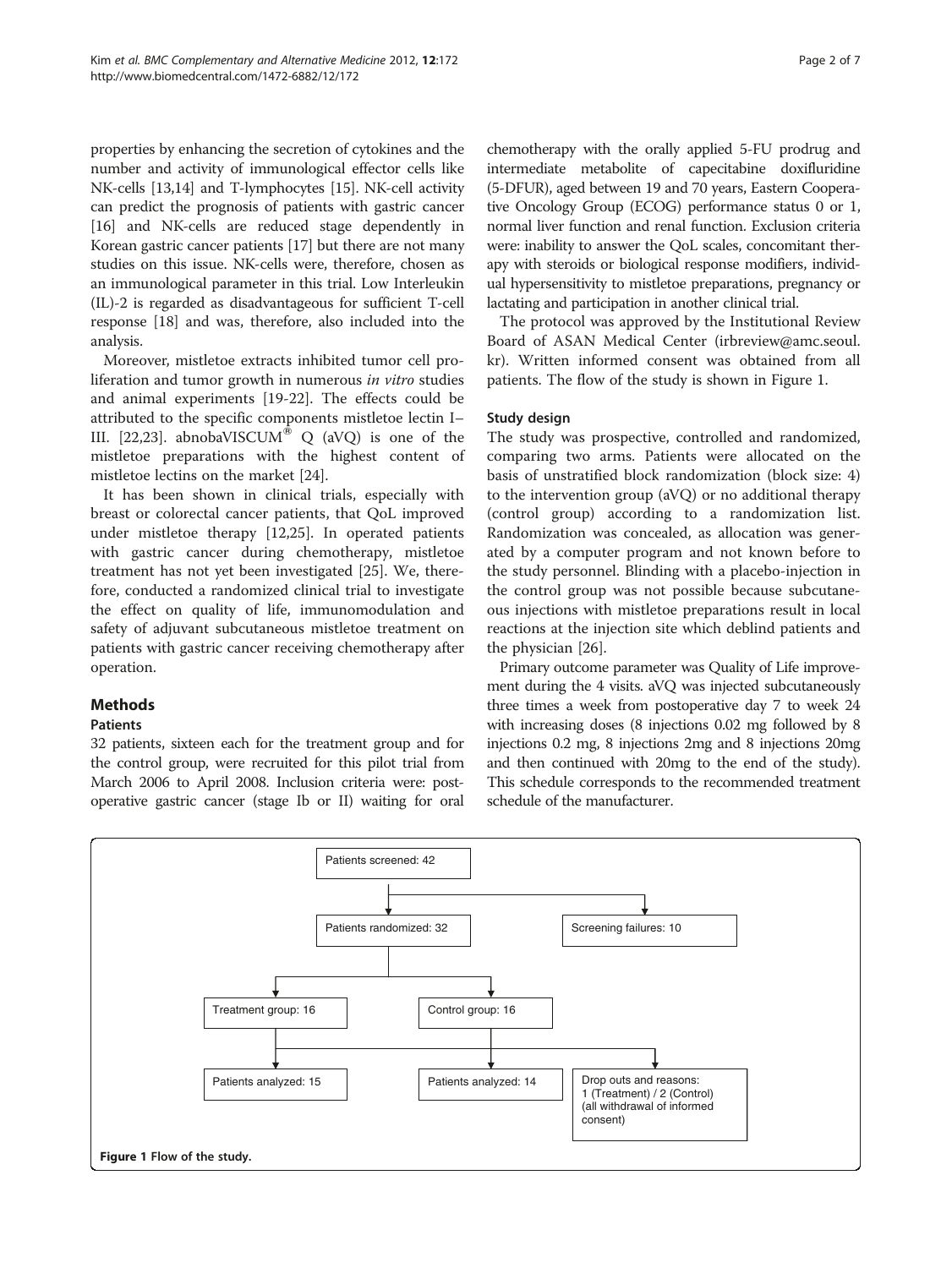The 5-fluorouracil prodrug 5-DFUR is approved to treat gastric cancer in Japan and Korea and is used as adjuvant treatment in a dose of 600–900 mg per day, depending on the weight of the patient. Chemotherapy started together with the mistletoe treatment one week after operation.

The QoL (EORTC QLQ-C30 and -STO22 questionnaires), liver function tests, peripheral differential blood count, adverse events and immunological parameters (levels of TNF-alpha, IL-2, CD16<sup>+</sup>/CD56<sup>+</sup> and CD 19<sup>+</sup> lymphocytes) were recorded at each visit (baseline, week 8, 16 and 24). The immunological parameters were analyzed in the quality controlled, accredited laboratory Seoul Clinical Laboratories with established methods.

#### Medication

AbnobaVISCUM<sup>®</sup> Q 20 mg is an injectable, endotoxinfree plant extract from the European mistletoe species Viscum album L. for the treatment of malignant tumors, tumor recurrences, and defined precanceroses. AbnobaVISCUM® Q 20 mg (1 ampoule a 1 ml) contains about 8500 ng/ml natural mistletoe lectins. The mistletoe lectin content of the diluted preparations is accordingly. 5-DFUR is used in Korea for adjuvant therapy of gastric cancer in early stages and is an oral prodrug of 5-FU.

#### Planned number of cases and statistical analysis

As this was a pilot study, 16 patients per group have been planned. The independent t-test and repeated measured ANOVA were used for statistical analysis and P-values less than 0.05 (two-sided) were regarded as statistically significant. Statistical analysis was performed using SPSS version 12.0 (Chicago, Illinois, USA).

#### Results

A total of 32 patients with stage Ib/II gastric cancer, eligible for adjuvant oral doxifluridine treatment, were enrolled into this clinical trial. Three of the enrolled patients, one from the treatment group and two from the control group, were drop outs because they retrieved the informed consent.

No significant differences were observed in age, sex, height, weight, blood pressure, pulse rate, type of operation (total gastrectomy or distal gastrectomy) and pathologic classifications between the two groups (Table 1). In both groups, the number of male patients was significantly higher. There were 28 patients in stage Ib and only one patient in stage II.

Except 3 QoL parameters (pain,  $p = 0.038$ ; eating restrictions,  $p = 0.037$ ; hair loss,  $p = 0.023$ ) and basophiles (p = 0.0315) baseline of QoL, immunological parameters, hematology and liver function tests were not different between the groups (Tables [2](#page-3-0), [3,](#page-3-0) [4](#page-4-0), [5](#page-4-0)).

Repeated analysis of variance (ANOVA) of the quality of life scales QLQ-C30 and QLQ-STO22 revealed a strong improvement of the "Global Health Status"  $(p = 0.0098)$  in the intervention group (Table [2](#page-3-0)). The Global Health Status is a sum parameter of 2 questions of the QLQ-C30 questionnaire with a broader range (range  $= 6$ ) than the other 28 questions (range  $=$ 3), which allows a more precise judgment of the patients situation regarding the overall health and quality of life status. All other function and symptom scales of the QLQ-C30 and the stomach cancer module QLQ-STO22 did not show a significant effect of the intervention. The analysis of variance for the hematologic variables showed significantly higher WBC counts ( $p = 0.0101$ ) and eosinophil counts ( $p =$ 0.0036) in the intervention group. For the immunologic variables repeated measured ANOVA detected no significant differences in CD16<sup>+</sup> /CD56<sup>+</sup> and CD 19<sup>+</sup> lymphocytes, TNF-alpha and IL-2 between control group and intervention group (Table [3\)](#page-3-0). Anyhow, the IL-2 mean values are considerably higher in the treatment group (Table [4\)](#page-4-0) with an extreme coefficient of

Table 1 Demographic and pathologic data (SD= standard deviation; BP= Blood pressure, number of drop out patients in

|                                    | <b>Treatment group</b> | Control group     | p-value |
|------------------------------------|------------------------|-------------------|---------|
| Stage Ib                           | 15(1)                  | 16(2)             |         |
| Stage II                           |                        | $\mathbf 0$       |         |
| Total gastrectomy                  | $\overline{4}$         | 3                 |         |
| Distal gastrectomy                 | 12(1)                  | 13(2)             |         |
| Sex (M:F)                          | 13(2):3                | 13(1):3           |         |
| Age (year, mean $\pm$ SD, median)  | 53.75±10.25, 54        | 54.87±11.51, 52.5 | 0.77    |
| BMI (mean $\pm$ SD)                | $23.21 \pm 2.09$       | 23.57±1.93        | 0.63    |
| Systolic BP (mmHg, mean $\pm$ SD)  | 112.88±9.23            | 108.88±9.84       | 0.24    |
| Diastolic BP (mmHg, mean $\pm$ SD) | 70.75+7.69             | 72.38±8.16        | 0.57    |
| Pulse rates (mean $\pm$ SD)        | 73.06±12.89            | 74.94±10.88       | 0.65    |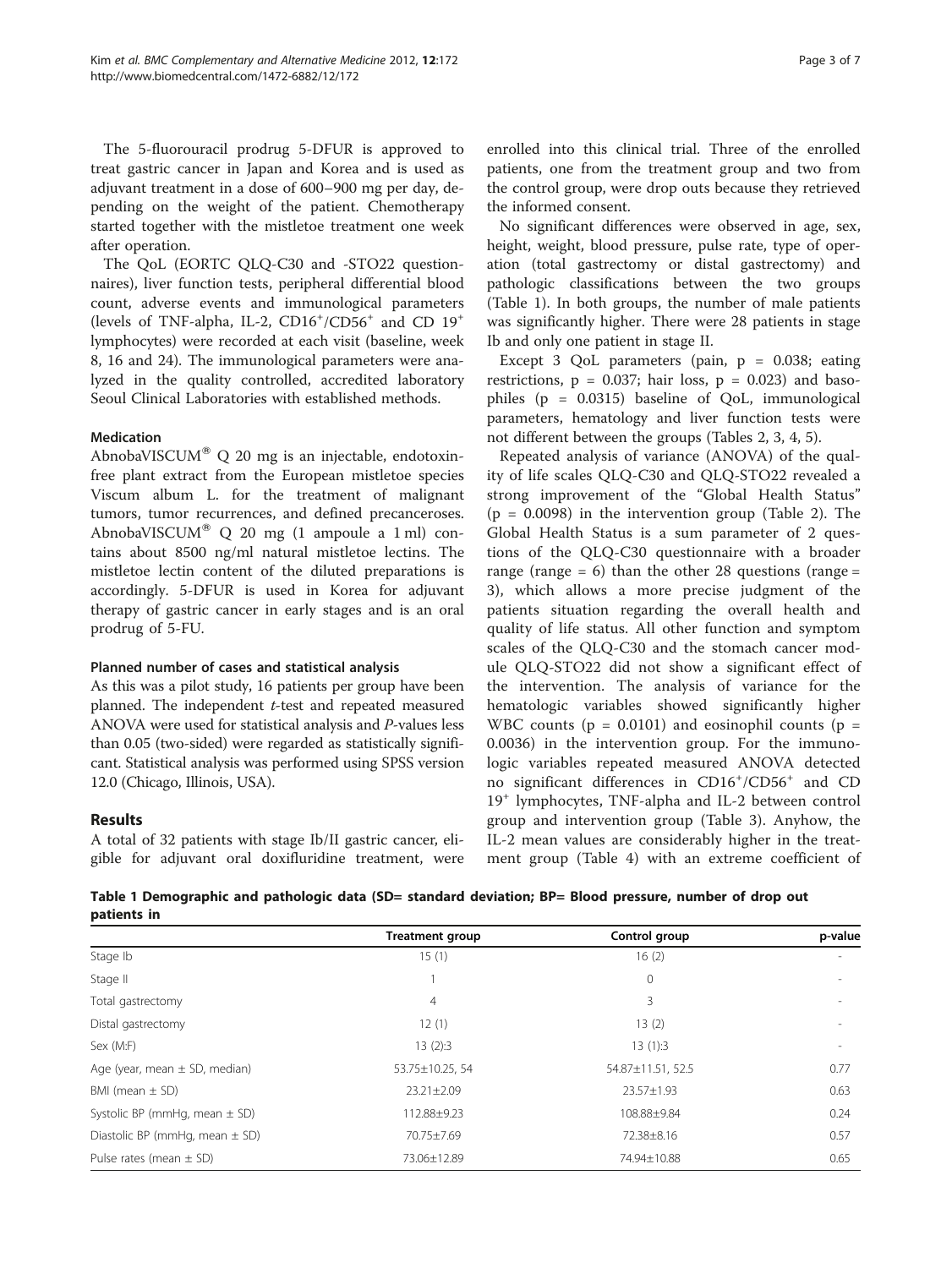|                         |                           |               | Values at baseline (SD) | Difference between aVQ and control |            |             |            |              |
|-------------------------|---------------------------|---------------|-------------------------|------------------------------------|------------|-------------|------------|--------------|
|                         |                           | aVQ           | Control                 | t                                  | t          | t           | t          | F            |
|                         |                           |               |                         | baseline                           | week 8     | week 16     | week 24    | <b>ANOVA</b> |
| Global health status    |                           | 43.75 (12.73) | 38.33 (22.45)           | $-0.8192$                          | $-0.7853$  | $-4.3243**$ | $-2.2335*$ | 7.7133**     |
| Function scales QLQ-C30 | Physical Function         | 60.83 (18.52) | 59.11 (18.66)           | $-0.2577$                          | 0.7034     | $-1.1736$   | $-0.4788$  | 0.2499       |
|                         | Role Function             | 61.46 (35.34) | 54.44 (30.52)           | $-0.5925$                          | 0.9454     | $-1.616$    | $-0.5529$  | 0.4646       |
|                         | <b>Emotional Function</b> | 60.94 (21.02) | 55.56 (28.64)           | $-0.5933$                          | 0.2221     | 2.2619*     | 0.0475     | 0.0851       |
|                         | Cognitive Function        | 75.00 (21.94) | 77.78 (15.00)           | 0.4137                             | 1.209      | 1.5594      | $-0.2262$  | 1.0832       |
|                         | Social Function           | 58.33 (29.81) | 58.89 (35.56)           | 0.047                              | $-0.684$   | 0.7015      | $-0.396$   | 0.0107       |
| Symptom scales QLQ-C30  | Fatigue                   | 44.44 (17.68) | 48.89 (27.47)           | 0.5317                             | $-0.1426$  | $-0.4653$   | 0.3975     | 0.0812       |
|                         | Nausea &Vomiting          | 17.71 (18.73) | 5.56 (13.61)            | $-2.0761$                          | $-0.764$   | $-1.1565$   | 0.102      | 2.6182       |
|                         | Pain                      | 51.04 (21.49) | 55.56 (33.73)           | 0.4411                             | $-0.9279$  | $-0.2941$   | 0.6467     | 0.0258       |
|                         | Dyspnoea                  | 25.00 (28.54) | 33.33 (35.63)           | 0.7157                             | 0.4233     | $-1.1535$   | $-0.5658$  | 0.0023       |
|                         | Insomnia                  | 37.50 (29.50) | 53.33 (37.37)           | 1.3036                             | $-1.2579$  | 0.130       | $-0.8726$  | 0.0214       |
|                         | Appetite loss             | 33.33 (27.22) | 37.78 (35.34)           | 0.3905                             | 0.6096     | $-0.2297$   | 0.7067     | 0.4156       |
|                         | Constipation              | 31.11 (34.43) | 22.22 (27.22)           | $-0.7845$                          | $-0.1521$  | $-0.5357$   | $-0.7574$  | 0.7652       |
|                         | Diarrhea                  | 22.22 (24.12) | 15.56 (24.77)           | $-0.7467$                          | $-0.6185$  | $-2.6407*$  | $-1.0367$  | 3.606        |
|                         | Financial difficulties    | 37.50 (34.16) | 28.89 (27.79)           | $-0.772$                           | $-0.0922$  | $-1.6535$   | $-0.8739$  | 1.0459       |
| Symptoms QLQ-STO22      | Dysphagia                 | 34.03 (22.76) | 46.67 (21.50)           | 1.5901                             | $-0.1442$  | 1.0202      | 0.4126     | 1.7228       |
|                         | Pain                      | 43.75 (26.44) | 63.89 (25.13)           | $2.1742*$                          | 0.757      | $-0.7438$   | 0.3681     | 1.9013       |
|                         | Reflux symptom            | 27.08 (15.70) | 22.22 (23.76)           | $-0.6676$                          | $-1.2596$  | $-1.7927$   | $-1.0456$  | 3.1538       |
|                         | Eating restriction        | 29.17 (22.57) | 46.11 (20.62)           | 2.1843*                            | 0.2106     | 0.7307      | 0.1629     | 2.3484       |
|                         | Anxiety                   | 42.36 (23.38) | 40.00 (28.73)           | $-0.25$                            | $-1.5867$  | $-0.0319$   | 0.4544     | 0.2471       |
| Single items QLQ-STO22  | Having a dry mouth        | 39.58 (30.35) | 57.78 (36.66)           | 1.4998                             | $-1.0582$  | $-1.1941$   | $-1.3797$  | 0.1782       |
|                         | Taste                     | 22.92 (23.47) | 40.00 (31.37)           | 1.708                              | $-0.4383$  | 0.7737      | 0.6099     | 1.4529       |
|                         | Body image                | 41.67 (28.54) | 33.33 (30.86)           | $-0.7791$                          | $-2.3885*$ | $-0.0962$   | 0.00       | 1.4123       |
|                         | Hair loss                 | 20.00 (18.26) | 83.33 (33.33)           | 3.4125*                            | 0.5143     | 0.4672      | $-1.4018$  | 1.4885       |

<span id="page-3-0"></span>Table 2 QoL-Questionnaires: difference between treatment group (aVQ) and control group by independent t-test and result of the repeated measured analysis of variance (ANOVA, influence of treatment)

\*p<0.05, \*\*p<0.01, SD: standard deviation.

variation. Applying the non-parametric rank sum test for the IL-2 values a significant difference results  $(F =$ 4.4794; p = 0.0433). Also the IL-2 median at visit 3, but not at the other visits, was significantly higher in the intervention group compared to the control group (Table [4](#page-4-0), p=0.034, two sided Mann-Withney U-test).

Mean alkaline phosphatase (ALK) values were higher in the in the treatment group (visit 2, 3, 4, Table [5\)](#page-4-0). Anyhow, a significant influence of the mistletoe treatment on the ALK values could not be confirmed by ANOVA  $(F = 2.6545, p = 0.1145)$ . Increase of ALK is a known side-effect of doxifluridine therapy.

| Table 3 Immunological parameters: difference between treatment group (aVQ) and control group by independent |
|-------------------------------------------------------------------------------------------------------------|
| t-test and result of the repeated measured analysis of variance (ANOVA, influence of treatment)             |

|                   | Values at baseline (SD) |              | Difference between aVO and control |           |          |           |              |
|-------------------|-------------------------|--------------|------------------------------------|-----------|----------|-----------|--------------|
|                   | aVO                     | Control      |                                    |           |          |           |              |
|                   |                         |              | baseline                           | week 8    | week 16  | week 24   | <b>ANOVA</b> |
| $CD 16^+/CD 56^+$ | 10.5(4.16)              | 9.38(3.61)   | $-0.816$                           | $-0.3458$ | $-0.452$ | $-0.2512$ | 0.2823       |
| $CD 19+$          | 21.06 (13.71)           | 20.25 (8.97) | $-0.198$                           | 0.2786    | 0.1885   | 0.3131    | 0.0199       |
| $TNF-\alpha$      | 2.18(1.61)              | 1.6(0.49)    | $-1.381$                           | $-1.4135$ | $-0.407$ | $-1.6893$ | 2.7911       |
| $IL-2$            | 1.04(0.56)              | 0.94(0.44)   | $-0.58$                            | $-1.0269$ | $-1.34$  | $-1.019$  | 2.1181       |

SD: standard deviation; CD 16<sup>+</sup>/CD 56<sup>+</sup> : lymphocytes with CD 16<sup>+</sup>/CD 56<sup>+</sup> (NK-cells), CD 19<sup>+</sup> : lymphocytes with CD 19<sup>+</sup>, TNF-a: tumor necrosis factor alpha, IL-2: interleukin-2.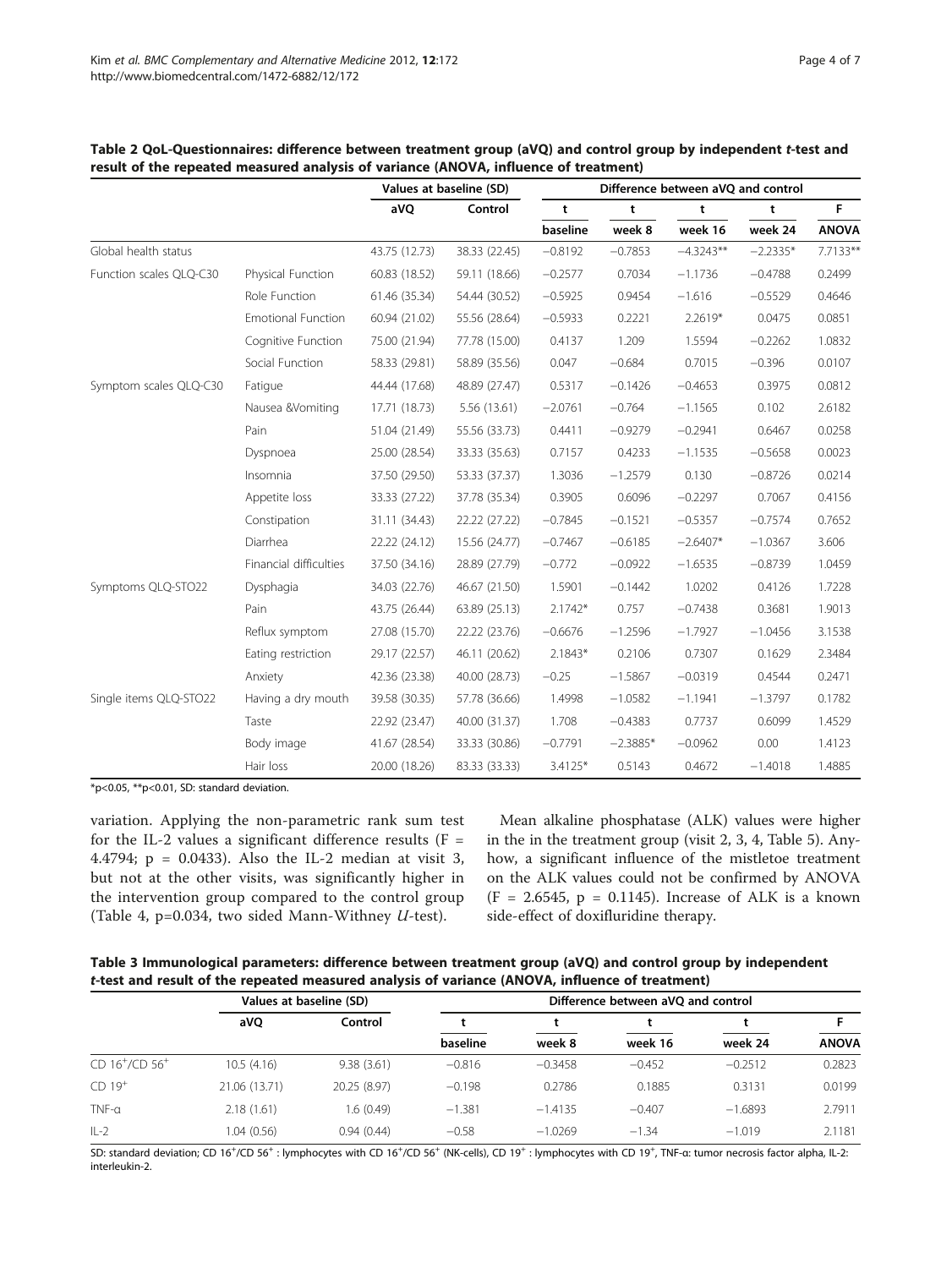|          | IL-2 concentration in pg/ml (mean, (SD), median) | t-test                 |           |        |
|----------|--------------------------------------------------|------------------------|-----------|--------|
|          | aVO                                              | Control                |           | D      |
| Baseline | 1.04 (0.56) 0.89                                 | 0.94(0.44)0.85         | $-0.5804$ | 0.5662 |
| Visit 2  | 59.08 (219.95) 0.93                              | 0.76(0.52)0.56         | $-1.0269$ | 0.3219 |
| Visit 3  | 243.46 (702.12) 0.75                             | 0.55(0.42)0.42         | $-1.3399$ | 0.2016 |
| Visit 4  | 70.84 (267.49) 0.81                              | $0.46$ $(0.38)$ $0.75$ | $-1.0190$ | 0.3255 |

<span id="page-4-0"></span>Table 4 IL-2 mean values and standard deviation (SD): difference between treatment group (aVQ) and control group of the 4 visits by independent t-test

IL-2: interleukin-2.

The number of adverse events was similar in the control group ( $n = 96$ ) and the treatment group ( $n =$ 92). Except 2 serious adverse events (SAE's), 1 case of post-operative bleeding and 1 case of an acute infection, both in the treatment group and 1 AE with severe degree (itching at injection site, treatment group) all AE´s were mild or moderate. The SAE's were judged as not related to the study medication. In the treatment group 26 of the 92 adverse events had at least a possible relationship to the mistletoe treatment. 80% (21 cases) of them were related to reactions at the injection site like local pain, itching, rash or urticaria. The others were 1 case of chest pain, 1 case of myalgia, 1 case of dizziness and 1 case of diarrhea. In the control group 20 cases of diarrhea (21% of the 96 cases) were recorded. The difference in diarrhea (6.7% in the treatment group, 50% in the control group,  $p = 0.014$ ) was statistically significant. All recorded cases of diarrhea had a mild degree but in 3 patients of the control group the symptoms persisted until the end of the study.

#### **Discussion**

While the effect of treatment with mistletoe preparations on survival of cancer patients is still unclear because adequate studies are lacking, there is an increasing number of studies showing beneficial effects regarding QoL [\[12,25](#page-6-0)]. Our controlled, randomized pilot study is in line with these findings, showing that also in patients with gastric cancer during adjuvant oral chemotherapy treatment with a mistletoe extract significantly improved the global health status (p<0.01). Interestingly, except the lower frequency of diarrhea, no specific improvement during mistletoe treatment occurred (Table [2](#page-3-0)). Possible mechanisms how mistletoe treatment could improve the global health status include immunological effects and elevating body temperature [[27\]](#page-6-0), because immunological disturbances and an altered circadian rhythm are factors that may contribute to reduced QoL in cancer patients [[28](#page-6-0)].

White blood cell count and eosinophils increased in the treatment group compared to the control group. These effects have been reported in other studies evaluating

Table 5 Routine laboratory parameters: mean difference and standard deviation (SD) between treatment group (aVQ) and control group by independent t-test and result of the repeated measured analysis of variance (ANOVA, influence of treatment)

|                      | Values at baseline (SD) |               | Difference between aVQ and control |            |             |             |              |
|----------------------|-------------------------|---------------|------------------------------------|------------|-------------|-------------|--------------|
|                      | aVQ                     | Control       |                                    |            |             |             | F            |
|                      |                         |               | at baseline                        | at week 8  | at week 16  | at week 24  | <b>ANOVA</b> |
| WBCx1000/µl          | 6.21(2.13)              | 5.24(1.17)    | $-1.595$                           | $-2.1951*$ | $-2.0243$   | $-2.1076*$  | $7.614*$     |
| Platelets x1000/µl   | 61.38 (77.07)           | 72.19 (83.77) | 0.38                               | $-0.5491$  | 0.2193      | 0.3207      | 0.0442       |
| Neutrophils %        | 64.65(8)                | 63.66 (8.29)  | $-0.345$                           | $-0.7475$  | 1.6094      | $-0.291$    | 0.0055       |
| Lymphocytes %        | 21.83 (6.37)            | 22.94 (7.51)  | 0.4493                             | $2.1109*$  | $-0.068$    | 1.0294      | 1.5019       |
| Monocytes %          | 7.07 (2.91)             | 7.74 (3.69)   | 0.5746                             | 0.5052     | 0.2823      | 0.8871      | 0.776        |
| Eosinophils %        | 6.08(3.89)              | 4.91 (2.39)   | $-1.028$                           | $-3.677**$ | $-3.2466**$ | $-2.3029*$  | 10.1286**    |
| Basophiles %         | 0.37(0.21)              | 0.76(0.63)    | 2.3308*                            | 0.4129     | 0.0282      | $-0.081$    | 2.0996       |
| Protein g/dl         | 6.16(0.44)              | 6.31(0.37)    | 1.0894                             | 0.1437     | 0.3964      | 1.0308      | 0.4806       |
| $AST U/I+$           | 19.62 (4.26)            | 21 (8.48)     | 0.5798                             | 0.4339     | 1.0689      | 0.4566      | 0.6618       |
| ALT U/I <sup>†</sup> | 19.44 (9.39)            | 20.31 (11.27) | 0.2386                             | 0.064      | 1.3147      | $-0.0086$   | 0.2651       |
| ALK U/I‡             | 65.75 (16.43)           | 72.56 (48.02) | 0.5369                             | $-2.146*$  | $-3.0221**$ | $-2.8479**$ | 2.6545       |
| Bilirubin mg/dl      | 0.84(0.24)              | 0.79(0.28)    | $-0.471$                           | $-0.1546$  | $-0.4448$   | $-0.6975$   | 0.2735       |

+AST: aspartate aminotransferase; <sup>†</sup>ALT: alanine aminotransferase; ‡ ALK: alkaline phosphatase; \*p<0.05 \*\*p<0.01.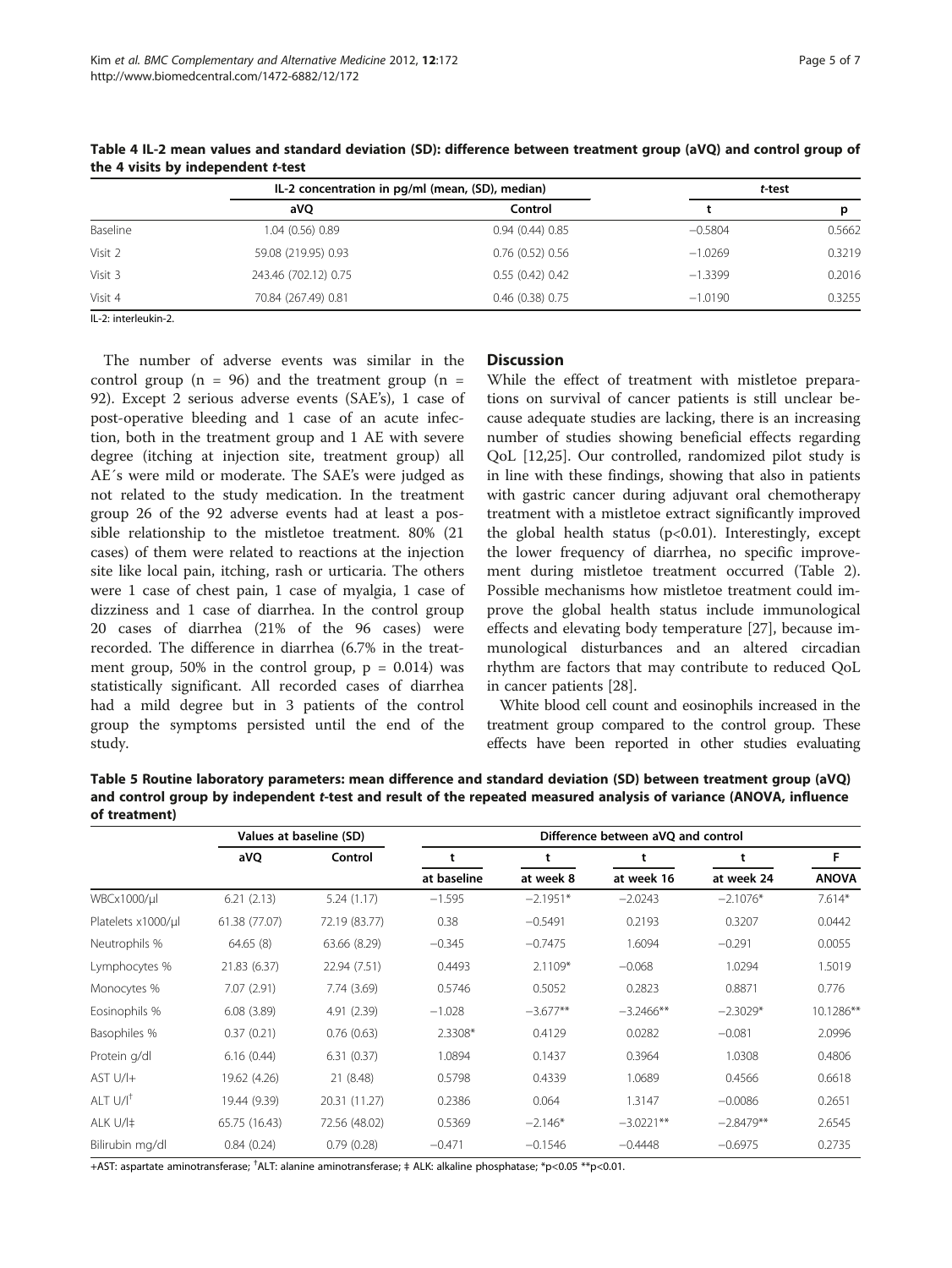<span id="page-5-0"></span>immunological effects of mistletoe preparations and mistletoe lectins in healthy probands and are most likely related to a stimulation of GM-CSF, IL-5 and IFN-gamma by mistletoe lectin [[15,29\]](#page-6-0). The increase in eosinophils and WBC might therefore also in our study with cancer patients be related to a stimulation of IL-5 and/or GM-CSF Apart from WBC and eosinophils there were no significant differences in immune parameters between the groups.

IL-2 function seems to contribute considerably to the operation-induced immunosuppression in gastric cancer patients [\[30\]](#page-6-0) and preoperative treatment with IL-2 had been promising [\[31,32](#page-6-0)]. Applying a non-parametric statistical method (rank transformation) the IL-2 values significantly increased in the group of gastric cancer patients receiving mistletoe treatment. This can, however, be explained by outliers. Peak levels were measured 7 times only in the treatment group and not in the control group. Analysis of medians showed significantly higher values at visit 3 in the intervention group. Anyhow, the IL-2 increase might have been missed in ANOVA analysis due to the low number of patients or might have been compromised by the concurrent chemotherapy. To distinguish this effect certainly a much larger number of patients would be necessary. Nevertheless it can be assumed that the increased WBC and eosinophil count and possibly also the strong IL-2 increase in individual patients are a result of the immunomodulatory effect of the mistletoe extract.

The compliance regarding administration of the mistletoe extract was good. There was no drop-out related to the investigated medication. The tolerability and safety of the medication were also good. Mistletoe treatment related local reactions at the injection site did not lead to a discontinuation of treatment. With the exception of local reactions, there were no significant differences concerning number of adverse events or laboratory parameters between the intervention group and the control group. Moreover, in the intervention group, diarrhea was less frequently reported than in the control group (7% versus 50%, p=0.014). Reduced diarrhea has also been reported in a non-interventional trial when abnobaVISCUM was given in parallel to adjuvant chemotherapy in breast cancer patients [\[33](#page-6-0)]. Mucosal injury is a relevant side effect of modern antineoplastic therapies caused by cytotoxicity, apoptosis induction and anti-angiogenesis [[34\]](#page-6-0) and is typical for FU-based chemotherapies [\[35](#page-6-0)]. The beneficial effect of the mistletoe therapy on diarrhea could possibly be explained by its immunomodulating properties which might have inhibited apoptosis in the normal gut mucosa. This needs, however, further investigations.

#### Conclusions

In this pilot trial the mistletoe extract was safe, improved the global health status and reduced the rate of diarrhea

#### Competing interests

JE is working for Abnoba company which produces the mistletoe product used in this trial. RH obtained compensation from Abnoba company for scientific projects but not in relation to this study. The study was performed investigator initiated and financed from Abnoba GmbH and Abnoba Korea co. Ltd.

#### Authors' contributions

KCK and JHY conducted and coordinated the study and significantly contributed to the study protocol. BSK was the principle investigator of the study and wrote the study protocol. JE monitored the data and checked the analyses. RH reviewed the data and prepared the manuscript. All authors have read and approved the final manuscript.

#### Acknowledgement

This work was supported for statistics by Eun-Kyung Lee in the department of statistics, EWHA Woman University, Seoul Korea.

#### Author details

<sup>1</sup> Division of Stomach surgery, Department of Surgery, Asan Medical Center College of Medicine, University of Ulsan, Seoul, Korea. <sup>2</sup>Abnoba GmbH Pforzheim, Germany. <sup>3</sup>Center for Complementary Medicine, University Medical Center Freiburg, Freiburg, Germany.

#### Received: 23 May 2012 Accepted: 21 September 2012 Published: 3 October 2012

#### References

- 1. Dicken BJ, Bigam DL, Cass C, Mackey JR, Joy AA, Hamilton SM: Gastric adenocarcinoma: review and considerations for future directions. Ann Surg 2005, 241:27–39.
- 2. Shin HR, Jung KW, Won YJ, Park JG: 2002 Annual Report of the Korea Central Cancer Registry: Based on Registered Data from 139 Hospitals. Cancer Res Treat 2004, 36:103–114.
- 3. Green D, Ponce de Leon S, Leon-Rodriguez E, Sosa-Sanchez R: Adenocarcinoma of the stomach: univariate and multivariate analysis of factors associated with survival. Am J Clin Oncol 2002, 25:84-89.
- 4. Davis PA, Sano T: The difference in gastric cancer between Japan, USA and Europe: what are the facts? what are the suggestions? Crit Rev Oncol Hematol 2001, 40:77–94.
- 5. Bussing A, Bischof M, Hatzmann W, Bartsch F, Soto-Vera D, Fronk EM, Gmeindl M, Stein GM: Prevention of surgery-induced suppression of granulocyte function by intravenous application of a fermented extract from Viscum album L. in breast cancer patients. Anticancer Res 2005, 25:4753–4757.
- 6. Ogawa K, Hirai M, Katsube T, Murayama M, Hamaguchi K, Shimakawa T, Naritake Y, Hosokawa T, Kajiwara T: Suppression of cellular immunity by surgical stress. Surgery 2000, 127:329-336.
- 7. Physicians information about 5-FU. [http://www.fachinfo.de/data/fi/pdf/00/18/](http://www.fachinfo.de/data/fi/pdf/00/18/001835.pdf) [001835.pdf.](http://www.fachinfo.de/data/fi/pdf/00/18/001835.pdf)
- 8. Chau I, Norman AR, Cunningham D, Iveson T, Hill M, Hickish T, Lofts F, Jodrell D, Webb A, Tait D, Ross PJ, Shellito P, Oates JR: Longitudinal quality of life and quality adjusted survival in a randomised controlled trial comparing six months of bolus fluorouracil/leucovorin vs. twelve weeks of protracted venous infusion fluorouracil as adjuvant chemotherapy for colorectal cancer. Eur J Cancer 2005, 41(11):1551–1559.
- 9. GASTRIC (Global Advanced/Adjuvant Stomach Tumor Research International Collaboration) Group, Paoletti X, Oba K, Burzykowski T, Michiels S, Ohashi Y, Pignon JP, Rougier P, Sakamoto J, Sargent D, Sasako M, Van Cutsem E, Buyse M: Benefit of adjuvant chemotherapy for resectable gastric cancer: a meta-analysis. JAMA 2010, 303(17):1729–1737.
- 10. Sano T, Aiko T: New Japanese classifications and treatment quidelines for gastric cancer: revision concepts and major revised points. Gastric Cancer 2011, 14(2):97–100.
- 11. Wu AW, Xu GW, Wang HY, Ji JF, Tang JL: Neoadjuvant chemotherapy versus none for resectable gastric cancer. Cochrane Database Syst Rev 2007, 18(2):CD005047. Apr.